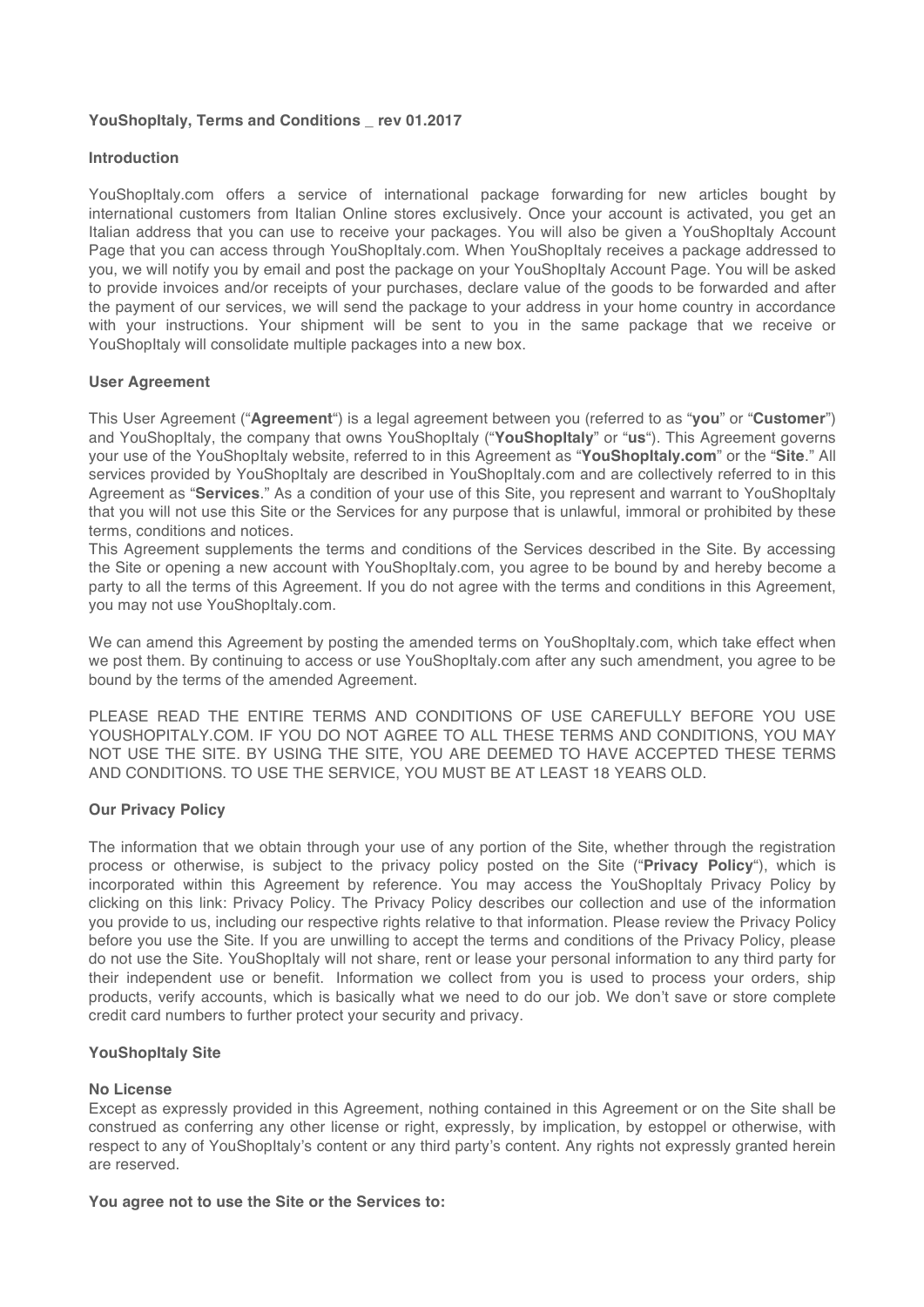- Harm or threaten to harm YouShopItaly or users in any way, including by using information you find here to compete against YouShopItaly;
- Impersonate any person or entity (including YouShopItaly or its agent), or falsely state or otherwise misrepresent your affiliation with a person or entity;
- Disseminate or transmit any content that infringes or violates any party's copyright, trademark, trade secret, patent or other rights.
- Violate any law (whether local, state, national, or international), whether or not intentionally;
- Forge Internet protocol headers or otherwise manipulate identifying information in order to disguise your identity;
- Provide fraudulent, inaccurate, or incomplete information to YouShopItaly or any shipping service or government agency;
- Interfere with or disrupt the Services, the Site, or servers or networks connected to the Site, or disobey any requirements, procedures, policies, or regulations of networks connected to the Site;
- Collect or store personal data about other users;
- Engage in any activities that would violate the personal privacy rights of others, including but not limited to, collecting and distributing information about Internet users without their permission, except as permitted by applicable law;
- Post or cause to be uploaded to YouShopItaly's computer servers or network any material that contains software viruses or any other computer code, files, or programs designed to interrupt, destroy, or limit the functionality of any computer software or hardware or telecommunications equipment.

## **No Automated Queries**

You may not send automated queries of any sort to the Site without express permission in advance from YouShopItaly. Note that "sending automated queries" includes, among other things:

- using any software that sends queries to the Site to determine how a website or web page "ranks" for various queries;
- "meta-searching";
- performing "offline" searches on any YouShopItaly web site.

## **No Copies**

You may not (and shall not allow any third party to) copy, modify, create a derivative work of, reverse engineer, reverse assemble or otherwise attempt to discover any source code, sell, assign, sub license, grant a security interest in or otherwise transfer any right in the Services or the Site, or remove or obscure the copyright notice or other notices displayed on the Site. Except as provided above, you may not reproduce, print, cache, store or distribute content retrieved from the Site in any way, for any commercial use without the prior written permission of YouShopItaly or the copyright holder identified in the relevant copyright notice.

# **Copyrights**

All content available on YouShopItaly.com, including site design, text, graphics, interfaces and the selection of arrangements thereof is copyrighted by YouShopItaly, with all rights reserved, or is the property of YouShopItaly or third parties protected by intellectual property rights.

YouShopItaly, YouShopItaly.com, and YouShopItaly are service marks of YouShopItaly YouShopItaly' service marks/trademarks may not be used in connection with any product or service that is not provided by YouShopItaly, in any matter that is likely to cause confusion among customers, or in any manner that disparages or discredits YouShopItaly.

If you believe content on YouShopItaly.com infringes your copyright, you should send notice of copyright infringement to YouShopItaly's Copyright Agent. Your notice must meet the requirements of the Digital Millennium Copyright Act (as required under 17 U.S.C. §512) by providing the following information:

- 1. An identification of the copyrighted work claimed to have been infringed.
- 2. An identification of the material that you claim is infringing so that we may locate it on the site.
- 3. Your address, telephone number and email address.
- 4. A statement by you that you have a good-faith belief that the disputed use is not authorized by the copyright owner, its agent or the law.
- 5. A statement by you that the above information in your notice is accurate, made under penalty of perjury, and that you are authorized to act on behalf of the owner of the copyright interest involved.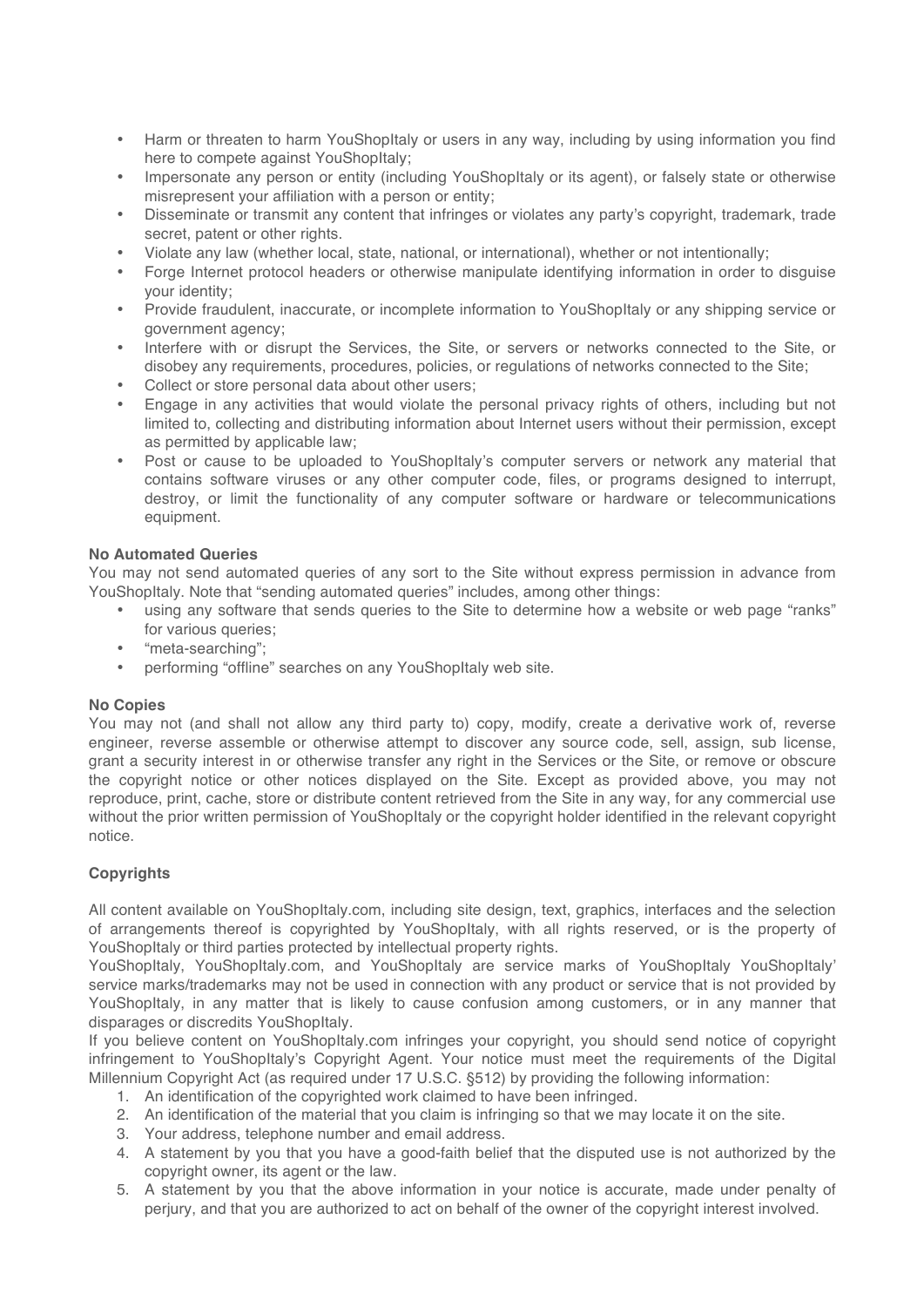6. Your signature.

## **The notice should be mailed to:**

YouShopItaly. Attn: Copyright Agent, via email to you@youshopitaly.com.

Upon receipt of notice as described above, YouShopItaly.com will take whatever action, in its sole discretion, it deems appropriate, including removal of the challenged content from YouShopItaly.com.

## **Trademarks**

We do not want anyone to be confused about which materials and services are provided by us and which are not. You may not use any mark appearing on our sites without the prior written consent of the owner of the mark. YouShopItaly does not control and assumes no responsibility for content that appears on a third party's website that may be accessed via YouShopItaly.com, and trademark owners should contact thirdparty sites directly to resolve trademark disputes.

If you are an owner of a registered trademark (or represent an owner of a registered trademark) and have an objection to content corresponding to your trademark on YouShopItaly.com, or if you believe that we have improperly used your registered trademark to promote YouShopItaly.com on a third-party website, please provide the following information:

- 1. Name of Company
- 2. Contact information (including email address)
- 3. List of registered trademark(s) at issue including a copy of each relevant federal trademark registration certificate(s)
- 4. The identity of the advertisement(s) at issue (via the URL stated on the bottom line of the ad or other identifying information). Please indicate if your complaint is limited to specific advertisers/advertisements or if it is a general objection to all advertisers.
- 5. If certain affiliates or partners are permitted to use your trademark in their ad content, please list the company names in your letter.
- 6. Include the following statement: "I have a good faith belief that use of the trademarks described above with the advertisements described above are not authorized by the trademark owner or its agent, nor is such use otherwise permissible under law."
- 7. Include the following statement: "I represent that the information in this notification is true and correct and that I am authorized to act on behalf of the trademark owner."
- 8. Your signature

Send this written communication with the above information to the following address:

YouShopItaly - Attn: Trademark Complaints: you@youshopitaly.com

Upon receipt of notice as described above, YouShopItaly.com will confirm the existence of the registration of the trademark in question and will take whatever action, in its sole discretion, it deems appropriate, including removal of the challenged content from YouShopItaly.com. In the event that the challenged content has been provided to YouShopItaly by a third party and in YouShopItaly' sole discretion, we conclude that the content is identical to the registered mark and is used in connection with goods and/or services covered by the trademark owner's federal registration, YouShopItaly will provide to notice to the third party prior to any removal of content. If prior to such removal, the third party demonstrates that it has its own trademark registration or approved trademark application covering the challenged content, YouShopItaly will not remove the content.

Notwithstanding the foregoing, YouShopItaly will comply as appropriate with the terms of any court order relating to the behaviour of the challenged party identified in such court order.

## **The YouShopItaly Service**

## **Registration.**

Before you use the Services, you must open a YouShopItaly Account by completing the YouShopItaly Account Set Up form with true, accurate, current and complete information about yourself (the **"Registration Information"**). You agree to maintain and update the Registration Information to keep it true, accurate, current and complete. If you provide any information that is untrue, inaccurate, not current or incomplete, or if YouShopItaly has reasonable grounds to suspect that information you have provided is untrue, inaccurate, not current or incomplete, YouShopItaly has the right to suspend or terminate your access and refuse you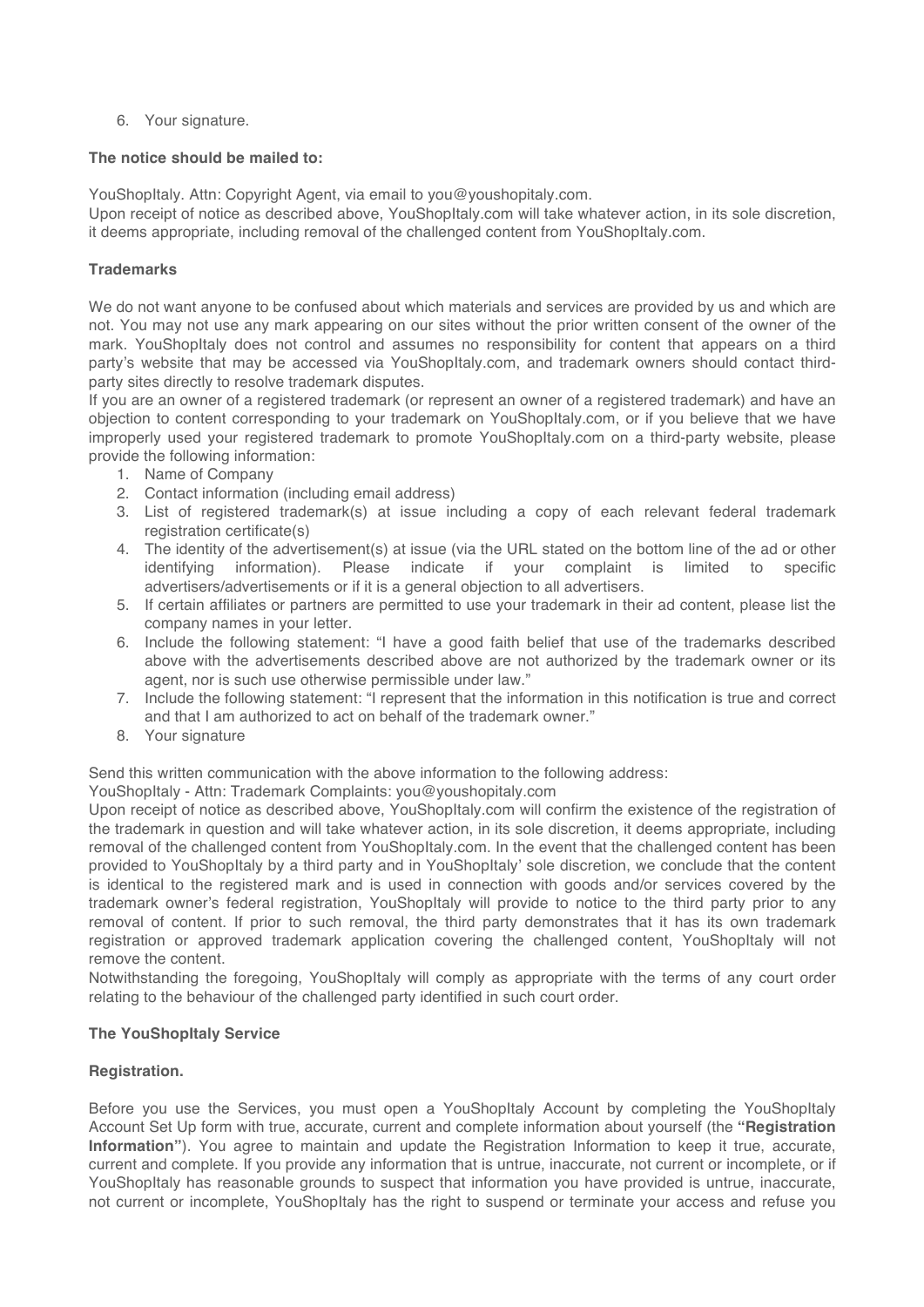any and all use of the Site and the Services, considering the goods stored as abandoned and also keeping money deposited (if any). You are not eligible of any refund nor to have back goods stored and/or incoming.

### **Fraud Prevention**

YouShopItaly is continually working to prevent internet frauds. Three of the most important fraud prevention measures that we use are passwords, account verification, and spending limits. We mandatory require that all items you send to us are fully paid to the seller. At any time we may require to you passport and/or Id or any other document in case we have any suspect that customer is using a fake identity or fraud. In case customer does not collaborate within 5 days from our request we close the account, keep money deposited (if any) and packages will be considered as abandoned. You are not eligible of any refund nor to have back goods stored and/or incoming.

#### **Password**

When your registration is complete, you may access your YouShopItaly Account Page and other secure areas of YouShopItaly.com using a password. You are responsible for safeguarding the password. You agree not to disclose your password to any third party. You agree to take sole responsibility for any activities or actions under your password, whether or not you have authorized such activities or actions. You will immediately notify YouShopItaly.com of any unauthorized use of your password.

### **Italian Export Regulations**

Customer must export products from Italy in accordance with all applicable Italian export control laws and regulations. Invoices and/or receipts of the goods must be provided to YouShopItaly and also the goods value declaration. Registered user is fully responsible of documents provided and values declared and/or content of the packages to be forwarded. Value of the goods means value paid for goods plus Vat and domestic delivery to YouShopItaly. Mistakes can happen so in case of untrue declaration of goods value, YouShopItaly will support emending the documents. We charge for this check 50 euro to be paid in advance. In case customer denies to pay or in case of further cases of untrue declarations YouShopItaly will keep the money deposited, close the account and consider goods as abandoned. You are not eligible of any refund nor to have back goods stored and/or incoming.

#### **Packages**

We forward exclusively packages containing new items purchased by registered customers and directly delivered to YouShopItaly from Italian Online Stores.

"Size and Weight Limits" of parcels for services as shown in the YouShopItaly Pricing section of the Site:

Maximum length: 150 cm

Maximum combined length and girth: 225 cm

Min. Dimensions: cm 20 x cm 11 x 0,5 cm

Maximum weight for individual parcel: kg 30.

Income packages exceeding the above mentioned limits must be previously notified to YouShopItaly and YouShopItaly will consider if the package is acceptable and in case will issue a custom estimation for the service.

Custom estimation has a cost of 30 Euro to be paid independently if customer will accept it or not and has to be paid in advance.

### **Prohibited and Restricted Items**

The following list is a non-exclusive sampling of items that are restricted, cannot be shipped or, depending on your destination country, may either require an import license, additional documentation and/or cause problems and delays during the customs review of your shipment.

#### Prohibited:

1. Any kind of article delivered to us from a private sender.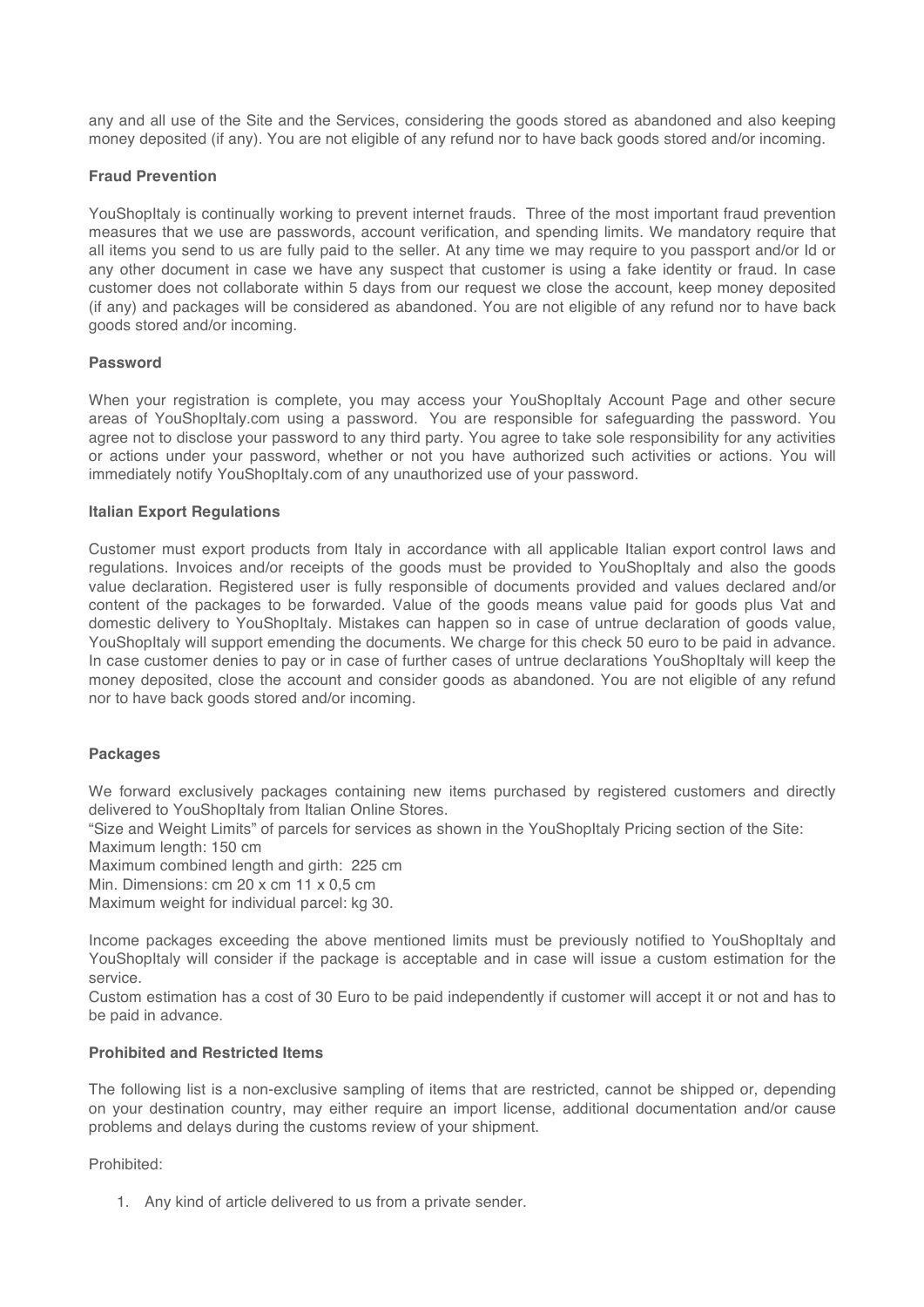- 2. Any kind of articles delivered to us from non Italian retailer
- 3. Letters, mails, documents
- 4. Personal pre-owned articles
- 5. Combustible/flammable items (paints, oils, lighters, perfume, nail polish)
- 6. Any type of pressurized can (hair spray, shaving cream, spray cans of any type)
- 7. Hazardous materials (matches, chemicals, explosives)
- 8. Firearms, weaponry and their parts: military, police and tactical equipment of any kind, including guns, gun replicas, gun accessories, gun components (magazines, clips and rail systems), ammunition, knives, swords, compound bows, crossbows, discharge weapons such as shock batons or stun guns, tooling for guns or gun parts, optical scopes, laser sights, night sights, night visions goggles, handcuffs and other restraints, surveillance equipment
- 9. Agricultural products such as tobacco, plants and seeds (restricted to some destinations)
- 10. Drugs & Coffee (restricted to some destinations)
- 11. Perishable foods (refrigerated, frozen, fresh/raw fruits and vegetables, etc.)
- 12. Animals and products made with animal skin (furs)
- 13. Alcohol (YouShopItaly.com may be able to assist you with shipping table wine through unaffiliated freight forwarders and carriers in limited quantities to some countries, but not to Muslim countries such as Saudi Arabia)
- 14. Cash, currency, money orders, cashiers' checks, bank drafts, bearer bonds and collectible stamps and coins. Jewellery and precious stones are restricted to some countries.
- 15. Lottery tickets and gambling devices
- 16. Prescription and/or veterinary medication
- 17. Pornography
- 18. Lock picking devices

If we receive a package which content is prohibited amount of money deposited by customer, if any, will be totally retained and not refunded in any case, account closed and packages considered as abandoned. You are not eligible of any refund nor to have back goods stored and/or incoming.

Restricted items

Alcohol & Spirits Articles bought from E-bay, Amazon or similar sites Dental, Veterinary & Medical Devices **Electronics** Flammable Liquids: perfumes, colognes, eau de toilette, etc.. Foods Medicines & Dietary Supplements

Parcels exceeding Size and Weight Limits: Maximum length: 150 cm Maximum combined length and girth: 225 cm Min. Dimensions: cm 20 x cm 11 x 0,5 cm Maximum weight for individual parcel: kg 30.

If you have any doubt please before get articles delivered to us please contact us or such articles will immediately refused and/or destroyed. If we receive a package which content is restricted, without being notified, amount of money deposited by customer will be totally retained and not refunded in any case, account closed and packages considered as abandoned. You are not eligible of any refund nor to have back goods stored and/or incoming.

### **Addresses**

Each package delivered to YouShopItaly must be addressed correctly. Your correct name and Address at YouShopItaly must be written on each package. If a package arrives with an incorrect or incomplete address (for example missing a part of the address or an unknown or misspelled name), YouShopItaly will try to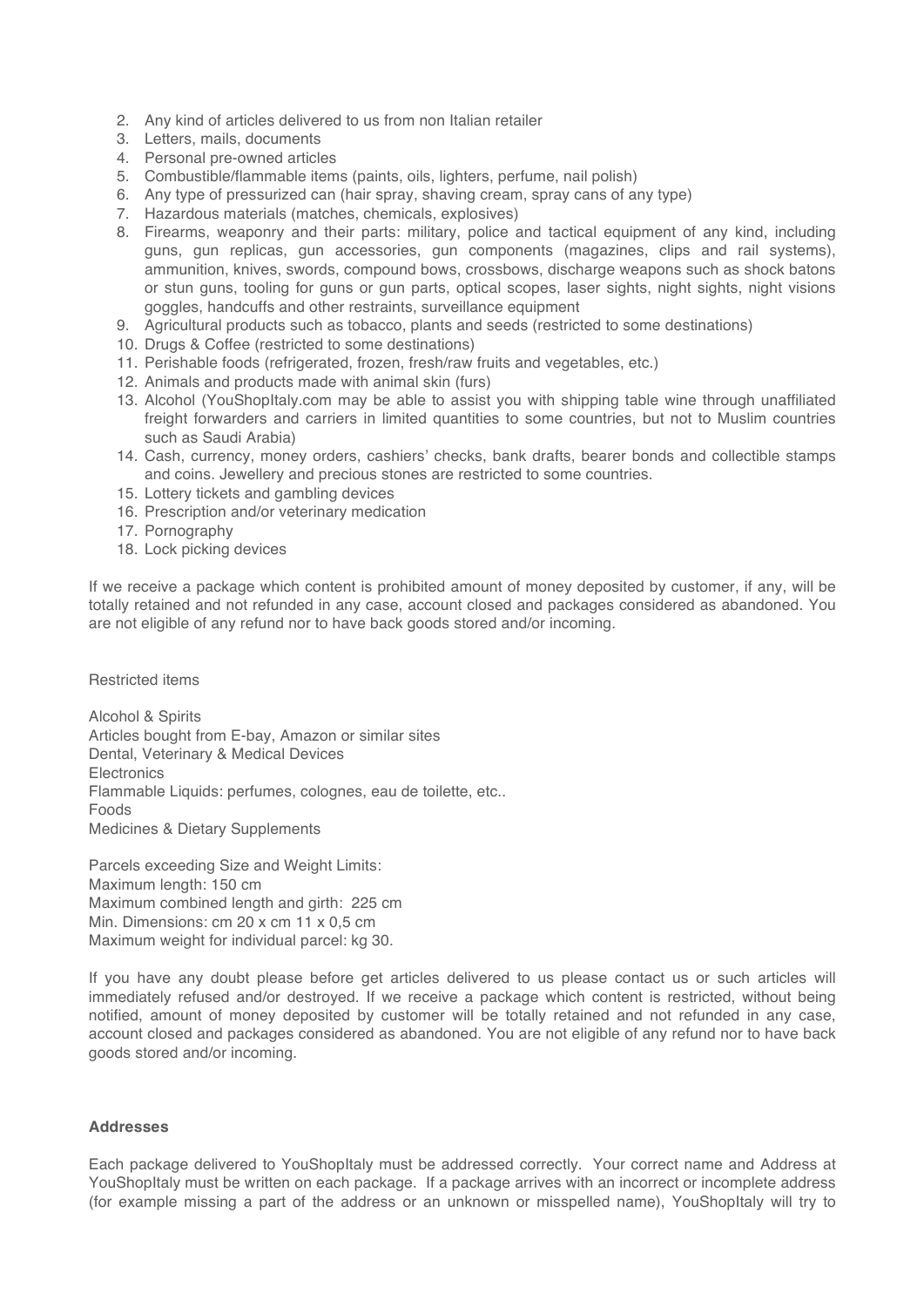determine whom it belongs to. If YouShopItaly is able to determine the owner of the package, it will be entered in to the correct mailbox and we will charge a 25 Euro address correction fee. If the owner cannot be determined and a claim with tracking information is not provided within 10 days of the package's arrival, the package will be liquidated.

## **Re-Pack and Multiple Package Charge**

Each incoming package received by YouShopItaly will be sent to you in its original packaging (as it is received). YouShopItaly however will inform you promptly if the package conditions are good for international shipping. In case YouShopItaly will Re-pack and the charge (including cost of the box) is 15 Euro. This value will be notified to customer at shipment time and has to be paid in advance.

In case of multiple packages we consolidate each single package in one shipment, combining package as they are, i.e. we do not open your packages to combine partially goods.

Consolidation is offered for free within the following "Size and Weight Limits":

Maximum length: 150 cm

Maximum combined length and girth: 225 cm

Min. Dimensions: cm 20 x cm 11 x 0,5 cm

Maximum weight of the box (with packages consolidated): kg 30.

Package consolidation exceeding the above mentioned limits need a custom estimation from YouShopItaly. Customize shipping estimation cost for oversize packages arrived to YouShopItaly without prior notification has a cost of 30 Euro to be paid independently if customer will accept it or not and has to be paid in advance. Customer is however free to ship packages separately one by one at the costs charged in Pricing section. In case of fragile items to be shipped customer has to inform YouShopItaly that can provide extra package (to be quoted). Customer is acknowledged that in case of damage/loss/missing during transport courier is the unique responsible for any damage and accept to address any request of refund to courier exclusively.

## **Storage**

YouShopItaly will store your packages in our warehouse for up to 30 days (from the day of the arrival to the receive of payment) without charge while we wait to receive all of the required fees and customs forms for shipping, and any additional packages that are to be consolidated. You can store maximum 8 packages within the "Size and Weights Limits" or 1 cubic meter in total of storage space.

Packages exceeding "Size and Weights Limits" are not accepted at YouShopItaly if not previously notified to us. Each extra package will be charged 15 Euro/day from the day of the arrival at YouShopItaly and for a maximum period of 15 days. After that period not receiving instructions from customer nor full balance of our fees (including extra charges), your account at YouShopItaly will be blocked and all packages will be destroyed. You are not eligible of any refund nor to have have back goods stored and/or incoming.

## **Abandoned Packages and deposit.**

Packages are considered as abandoned if:

- 1. We do not receive the required fees and/or documents from you within 30 days.
- 2. We do not receive the full payment of our fees within 5 days after the request of payment.
- 3. If you use a fake identity and/or declare untrue value of the goods and/or attach false invoices/receipts of the goods.
- 4. If content of your package is prohibited.
- 5. If content of your package is restricted without prior notification to us.

The ownership of the packages passes to YouShopItaly entirely and YouShopItaly may decide to destroy and/or return to seller and/or sell the items in order to cover costs. You are not eligible of any refund nor to have back goods stored and/or incoming.

Deposit paid by customer is retained, you are not eligible of any refund nor to have back goods stored and/or incoming in the following cases:

1. We store a package but do not receive the required fees and/or documents from you within 30 days.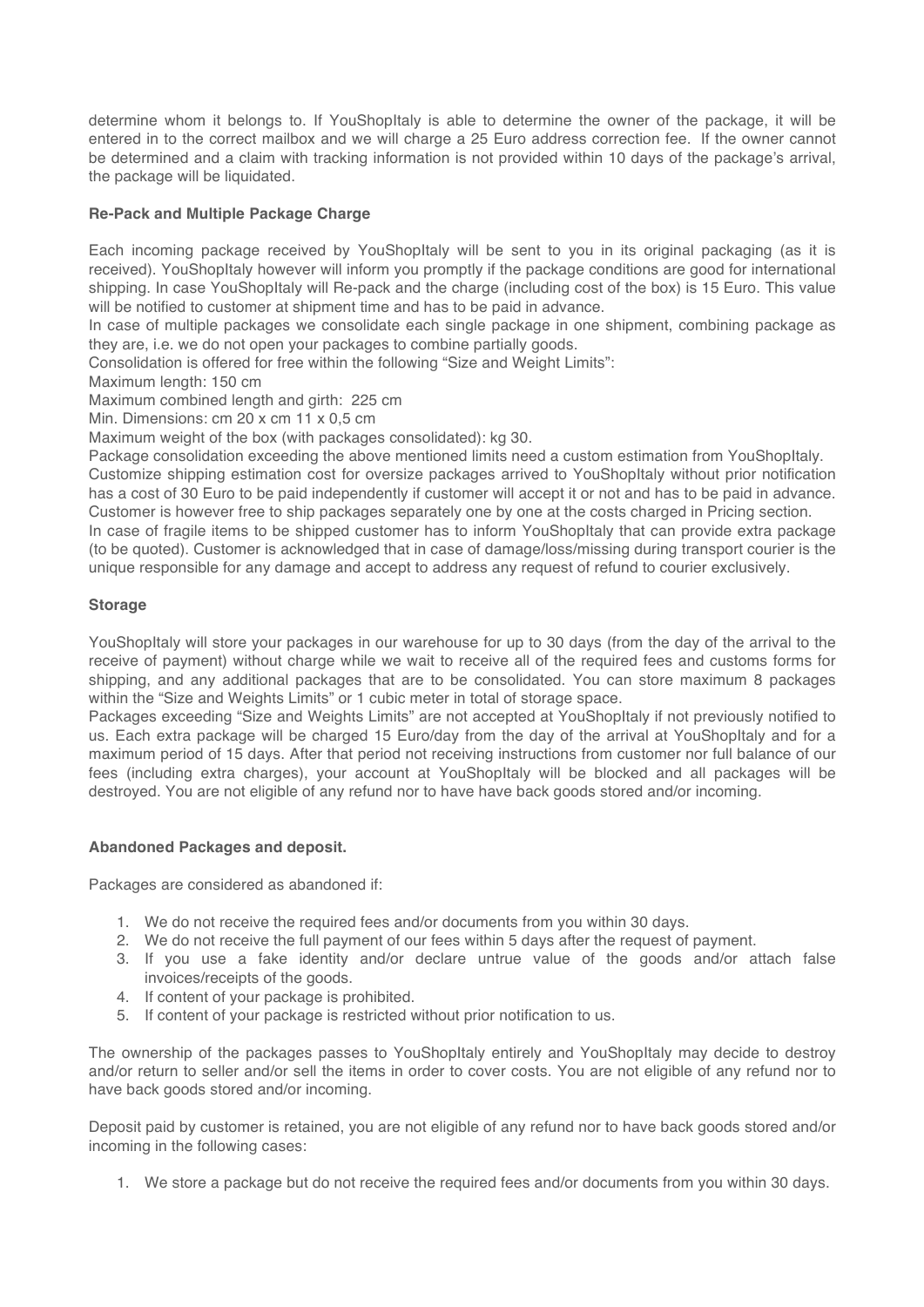- 2. If you use a fake identity and/or declare untrue value of the goods and/or attach false invoices/receipts.
- 3. If content of your package is prohibited and/or restricted without prior notification to us.
- 4. If value of the goods declared by customer is lower that the real value and you do not integrate payment within 5 working days from our request.
- 5. If customer denies to collaborate in providing documents to verify the identity ( passport and/or id)
- 6. If you refuse to pay or try to negotiate.

### **Package Refusal**

YouShopItaly will refuse packages exceeding the "Size and Weights Limits", if not previously notified to us by customer and packages that require any kind of payment to be received from us, packages with incomplete address and/or address to unregistered customers.

#### **Oversize Packages**

Oversize packages are any package over the size or weight limit of shipping methods shown in the YouShopItaly calculator. Oversize packages will need to be divided, reduced, trashed or returned to the sender so they need a custom service.

Oversize packages incoming at YouShopItaly must be previously notified to us and YouShopItaly will consider if the package is acceptable and in case will issue a custom estimation for the service. Custom estimation has a cost of 30 Euro to be paid independently if customer will accept it or not and has to be paid in advance.

### **Photographs of Packages**

In case customer ask for photographs of the packages we provide 4 pictures per package and we charge you 25 Euro per package.

## **Consolidation and Repacking**

YouShopItaly is not responsible for items missing from a consolidated package without proof that we received the missing item.

If you believe that we have made a mistake in the consolidation, weighing or processing of any other special request, you may place another special request (5 Euro) asking for us to double-check. If we find that we did make a mistake, you will not be charged for the special request.

#### **Assisted Purchases**

YouShopItaly can assist you to purchase products in Italy. The Assisted Purchase fees is a custom service and is charged 12% of the value of the goods + PayPal fees. Note that YouShopItaly's sole responsibility is to act as your agent in making a purchase based on your instructions. We are not responsible for quality of the goods, warranties, delivery issues, back up orders, etc. YouShopItaly is not responsible if the purchase cannot be made for any reason. If we are unable to purchase 50% or more of the items requested, whether because of unavailability or insufficient information, the entire purchase will be cancelled and customer will be refunded except for Paypal fess and a fix charge of 20 Euro. If we are able to purchase at least 50% of the items requested, we will proceed with the purchase.

#### **Costs**

The costs for YouShopItaly services are listed on the Site and in case of Customs services declared in advance via mail. Customs duties, if any, are always on customer side and never expressed nor in our estimations nor in our billings. Our costs and/or estimations include exclusively: handling, storage, international shipping costs, consolidation, export documents and tracking. Price of our service is calculated based on value of the goods and weight; untrue declarations filled by customer our billing calculation. For bills issued or paid based on untrue declarations we notify to customer correct value to be paid accordingly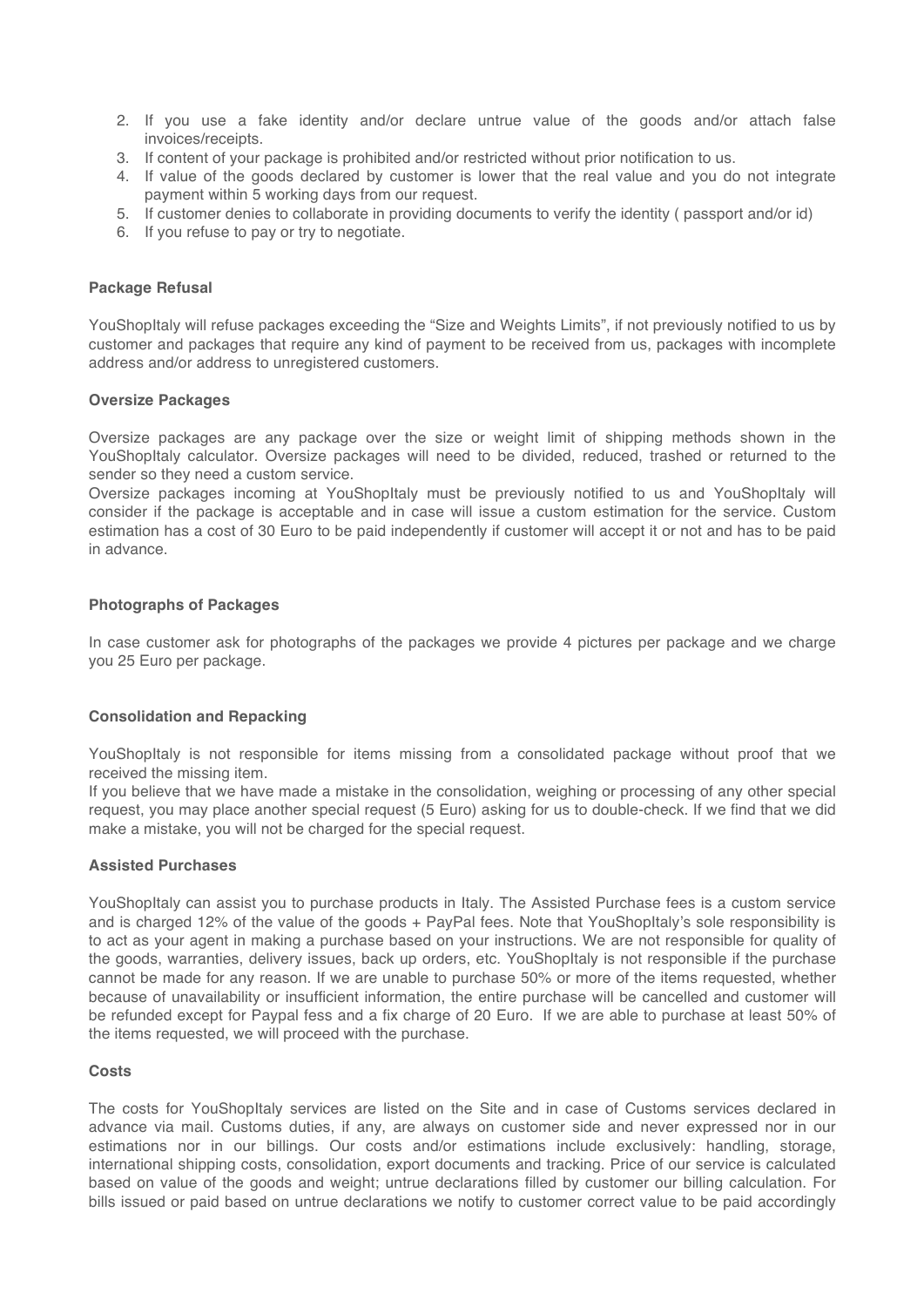to real value of the goods. In case customer do not accept to pay within 5 working days is not eligible of any refund or to have back goods stored and/or incoming. Account will be closed and goods considered as abandoned.

Our prices are not negotiable being our prices clear expressed on our site even before registration. In case customer does not want to have our services after the arrival of goods at YouShopItaly he has to pay handling and storage fee in advance (to be calculated) plus 100 euro within 5 working days from his request. Not receiving payment account will be closed, goods considered as abandoned and you are not eligible of any refund or to have back goods stored and/or incoming. Only after the full payment customer is requested to send his own courier (paid by customer) for picking the goods at our premises. Courier must sign a document of receipt and provide documents id/passport in case of a person and not a professional courier. Courier has to mark a picking time sending mail at you@youshopitaly.com at least 2 working days before.

### **Delivery to international courier**

YouShopItaly will deliver packages to international courier within 2 working days from the receipt of the payment for the services provided. In case of damage/missing/loss of the package/s customer accepts not to pretend any refund from YouShopItaly both directly and indirectly (such us opening a PayPal claim and/or blocking payments done for the Services) being exclusively responsible the courier.

### **Dormant Accounts**

Accounts with inactivity of greater than 2 years will be deemed dormant or abandoned.

### **Billing Problems**

Customer is responsible for reviewing all charges. Discrepancies in billing must be reported to YouShopItaly within 10 days of the billing date. After 10 days, no charges refundable.

#### **Customer Responsibilities**

#### **Import and Export Documentation**

The customer is responsible for determining and following the regulations for their shipments, including all customs requirements of the destination country. YouShopItaly does not guarantee delivery of packages that do not comply with Italian export regulations or the import regulations of the country to which they are sent. You are responsible for the accuracy of all customs declarations and documentation and for all customs duties in the destination country. Any such duties or charges are in addition to the fees earned by YouShopItaly for its package forwarding service.

You acknowledge that you have a duty to and are solely liable for providing all information required by the laws of the country that is the final destination of your package and the laws and regulations of Italy

#### **Shipping**

YouShopItaly ships only by the shipping methods offered in the Pricing section of the Site shown on YouShopItaly.com and exclusively to the same country where you registered, we do not ship in third countries for safety reasons. YouShopItaly is not responsible for the shipping service provided by international courier. Delivery times estimated are delivery times provided by courier and are subject to delays according to customs. All terms and conditions of the shipping service apply to you. You are responsible for assuring that the shipping of your package is not restricted by its contents, size or volume.

You authorize YouShopItaly to open packages if there is a suspicion about content of the package (illegal goods) or any practical reason.

YouShopItaly will help you in case of any problems arisen with the delivery to you but you are acknowledged that you have to refuse and/or report the problem before accepting the goods directly to courier.

You are aware that insurance is an extra cost and in case you have to require it to YouShopItaly before shipment and YouShopItaly is not responsible for any damage and/or loss occurred.

### **Other Rules**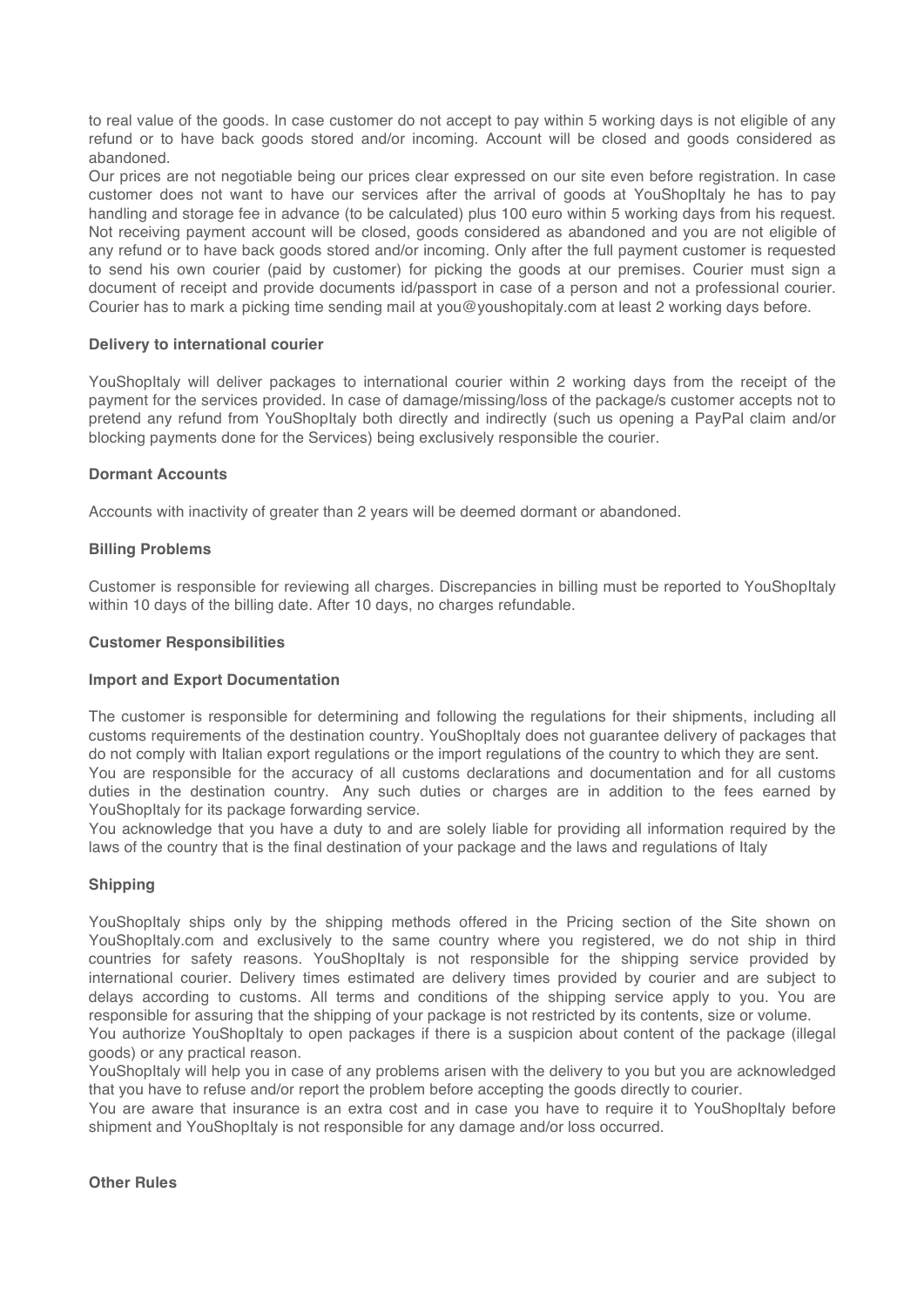You agree to comply with all laws and regulations applicable to your access and use of YouShopItaly.com. You may not harvest personal data (including email addresses) from YouShopItaly.com, and specifically you may not use email addresses displayed on our sites to ask users to join or contribute to your services. We have the right to investigate and prosecute violations of any of the above to the fullest extent of the law. We may involve and cooperate with law enforcement authorities in prosecuting users who violate the terms of this Agreement. You acknowledge that YouShopItaly has no obligation to monitor your access to or use of YouShopItaly.com, but has the right to do so for the purpose of operating YouShopItaly.com, to ensure your compliance with this Agreement, or to comply with applicable law or the order or requirement of a court, administrative agency or other governmental body. Unless we explicitly agree otherwise in writing, you may not use any automated means (such as scripts) to access YouShopItaly.com or collect information from it.

## **YouShopItaly Liability**

YouShopItaly has no responsibility for shipped packages, or for any damage and/or loss. YouShopItaly will provide full support to customer with courier and/or with insurance company (only in case the insurance has been previously stipulated by customer).

Customer shall indemnify and hold YouShopItaly harmless from any and all claims, including legal fees incurred in defending against said claims, from third parties arising out of the transmission of the package/mail sent by customer through YouShopItaly.

YouShopItaly shall not be responsible for any damage from an error or omission caused by you providing false or incorrect information or for failing to provide all necessary information.

## **Problems with Delivery**

You are responsible for confirming that the package that arrived in our warehouse is the same one that you ordered. YouShopItaly will close account of dishonest customers who fill out customs and ask us to mail out packages that belong to a different customer or have a different content/value than declared. Further, you must immediately notify YouShopItaly in case you receive an incorrect package. Mistakes happen. Stores sometimes confuse customer names or misprint the mailbox number. Therefore, we expect every customer to extend the courtesy and inform us immediately so we can arrange for forwarding of package to the correct customer.

International "Delivery time" (as stated in the Site) starts from the time courier receives our shipment and represents the time estimated by the courier to deliver your shipment. You are acknowledged that customs transit may create delay; YouShopItaly provides to customers a tracking link to check all process of delivery online.

## **Missing, damaged and lost packages**

In case of missing, lost or damaged package please contact us at the section contact of the Site. False claims will be charged minimum 50 Euro plus YouShopItaly's investigation expenses. Our insurance for packages lost/damaged/missing in the warehouse is maximum 50 Euro per package. You have to support insurance claims for lost/missing/damaged items with a proof that those items were really received at our warehouse and were in good condition. We are not responsible for package lost/missed/damaged after delivery to courier; we will support exclusively opening claims in Italy after your report in case. All claims for missing, lost or damaged packages must be reported to YouShopItaly within 10 days. Otherwise they will be automatically denied.

## **Termination**

You agree that YouShopItaly, in its sole discretion, may terminate your access to any of the Services, and/or remove, discard or modify any content within the Services, for any reason, including, without limitation, for lack of use or if YouShopItaly believes that you have violated or acted inconsistently with the letter or spirit of this Agreement. You agree that any termination of your access to the Services may be effected without prior notice, and acknowledge and agree that YouShopItaly may immediately deactivate or delete your account and all related information and files in your account and/or bar any further access to such files or the Services. If you use the Site in violation of this Agreement, YouShopItaly may, in its sole discretion, retain all data collected from your use of the Site, retain deposit paid and consider goods as abandoned. Further, you agree that YouShopItaly shall not be liable to you or any third party for the discontinuation or termination of your access to the Services, or collection of information notwithstanding in the case of your violation of this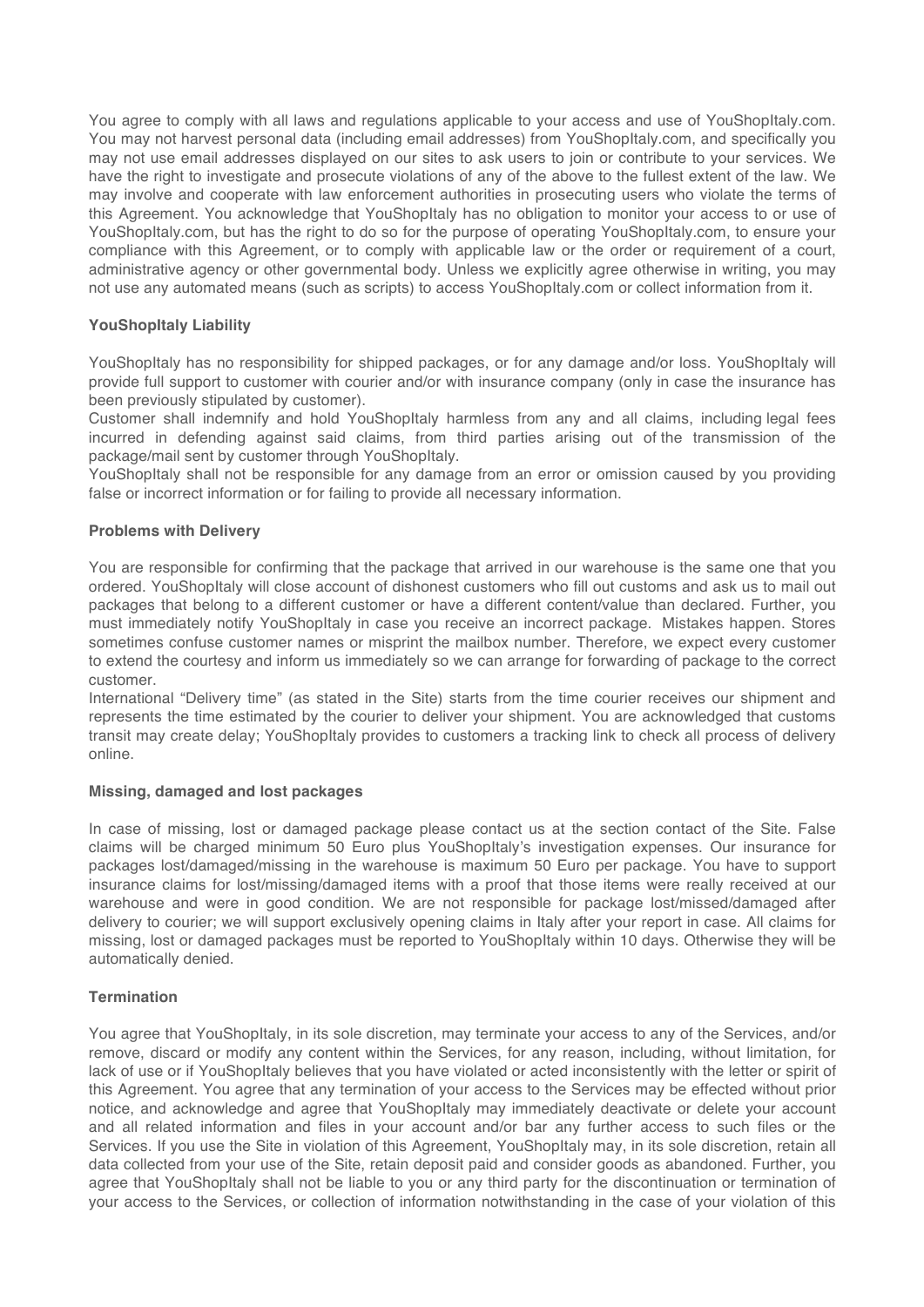Agreement, even if advised of a claim for damages. If YouShopItaly terminates your license to access the Services, your obligations under this Agreement, including, without limitation, your obligation to indemnify and hold YouShopItaly harmless and your agreement that any claims you have against YouShopItaly will be barred after one year from the date they accrue, will survive such termination.

You can cancel your account at any time by contacting Customer Support. We can cancel your account or otherwise refuse service to you at any time for any reason (including repeat infringement).

#### **Miscellaneous**

#### **Indemnity**

By choosing to use YouShopItaly.com, you agree to indemnify YouShopItaly, its officers, agents, partners and employees from any and all claims or damage, including reasonable attorney's fees, made by third parties due to or arising out of 1) content you choose to submit, post or transmit through YouShopItaly.com; 2) your use of or connection to YouShopItaly.com; 3) your violation of the User Agreement; or 4) your violation of any rights of another.

#### **Release**

In the event that you have a dispute with one or more users (including merchants and service professionals) of YouShopItaly.com, you, on behalf of yourself (and any of your officers, directors, employees, agents, predecessors, successors and assigns), hereby irrevocably release and discharge YouShopItaly, our officers, directors, employees, attorneys, predecessors, successors, assigns and agents from, against and in respect of all past, present and future claims, rights, actions, causes of action, suits, indemnification obligations, losses, liabilities, matters, issues, cost and expenses, of any kind or nature whatsoever, including without limitation court costs and attorneys' fees, whether known or unknown, concealed or hidden, fixed or contingent, suspected or unsuspected, in law or in equity, concerning, related to or arising out of any such disputes.

#### **Liability Limits**

YouShopItaly and its suppliers shall not be liable to you for any lost profits or special, incidental or consequential damages arising in any way (including negligence) out of or in connection with the Site or YouShopItaly or its parent, subsidiary or affiliate companies, or our services or this Agreement. In no event will we or our suppliers be liable to you.

Certain state laws do not allow the exclusion or limitation of certain damages. If these laws apply to you, some or all of the above exclusions or limitations may not apply to you, and you might have additional rights.

#### **Governing Law**

You agree not take any legal action against us that relates to or arises out of any of our websites without first (a) sending us, via registered mail or national overnight courier service, a detailed written description of the facts and law out of which your claim arises; and (b) negotiating with us, in good faith, for not less 30 days, toward resolution of the dispute. All correspondence concerning such dispute must be sent to dispute at YouShopItaly.com, or such other designee as YouShopItaly may identify from time to time. This Agreement is governed by Italian Law, Foro di Milano.

#### **Entire Agreement**

This Agreement, and our Privacy Policy (which is incorporated herein by reference) constitute the entire Agreement and supersede any other Agreements or understandings (oral or written) between you and us with respect to their subject matters.

#### **Disclaimer of Warranties**

YouShopItaly.com and its services are provided "as is," without express or implied warranty or condition of any kind, and we explicitly disclaim any warranties of merchantability, fitness for a particular purpose, quiet enjoyment or non-infringement. We do not promise or warrant that any aspect of the sites or system will work properly or that the information provided is complete or accurate or will be continuously available.